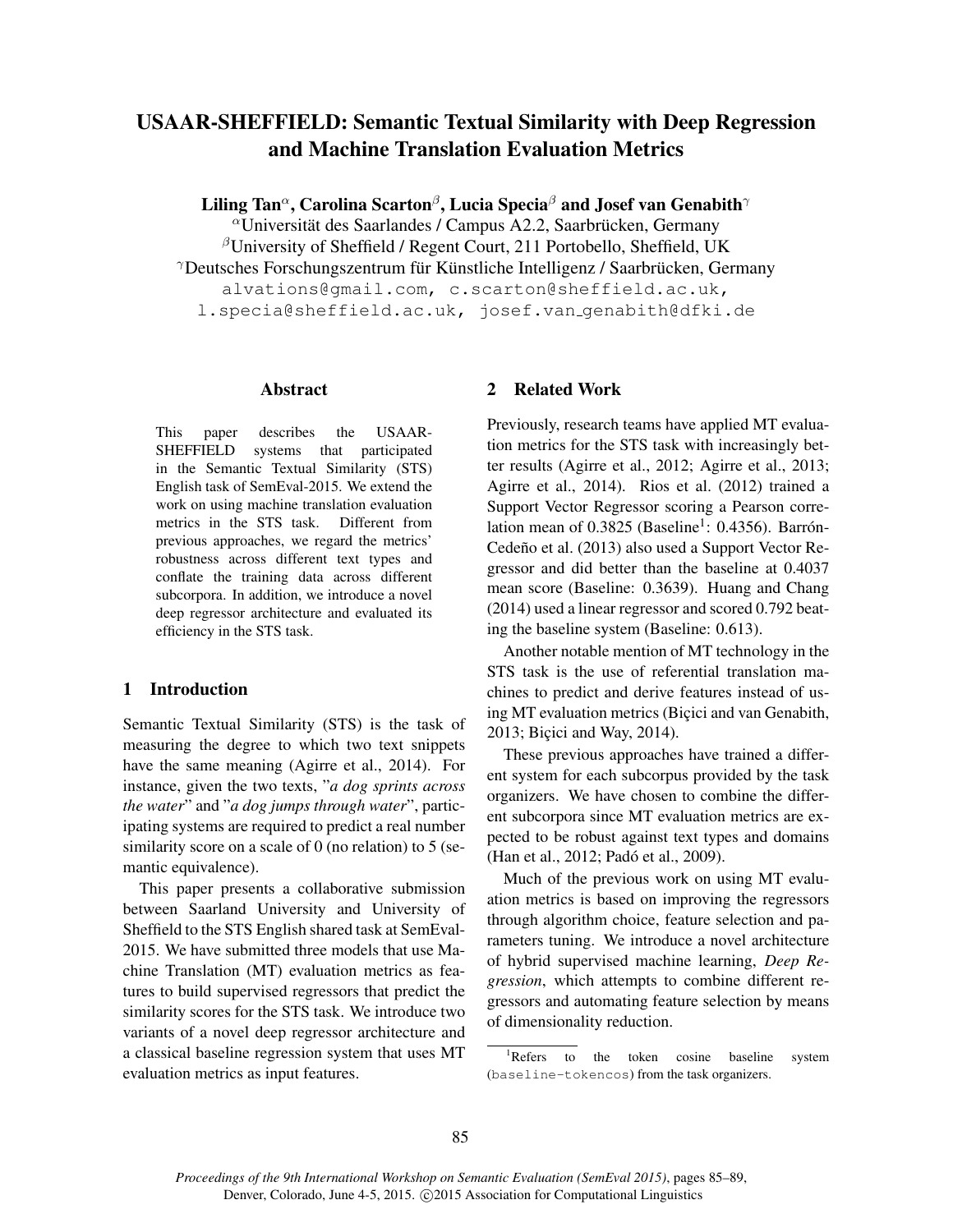# 3 Deep Regression Architecture

Ensemble learning constructs a set of models based on different algorithms and then labels new data points by taking a (weighted) vote from the algorithms' predictions (Dietterich, 2000). A typical single layer feed-forward neural network creates a layer of perceptrons that receives inputs and predicts a series of outputs converted by means of an activation function and then the outputs will enter a final layer of a single classifier to provide a final prediction (Auer et al., 2008). We propose a deep regression architecture that is a unique way to combine a single-layer feed-forward neural net architecture with ensemble-like supervised learning.



Figure 1: Deep Regression Architecture.

Figure 1 presents the Deep Regression architecture where the inputs are fed into the different hidden regressors and unlike traditional neural network, each regressor produces a discrete output with a different cost function unlike the consistent activation function in neural nets. Different from ensemble learning, the voting/selection determinant has been replaced by a last layer of a single regressor that takes latent layer as input to produce the final output STS score.

By designing the architecture in this way, the feature space from the input is reduced to the number of hidden regressors and the input for the last layer regressors is a latent layer in the higher dimensional space. Within a standard neural net, every node in the latent layer is influenced by all the perceptrons in the previous layer. In contrast, each latent dimension is only dependent on one regressor; in this respect it resembles ensemble learning where the regressors/classifiers are trained independently.

# 4 Feature Matrix

Machine Translation evaluation metrics consider varying degrees of information at the lexical, syntactic and semantic levels. Each metric comprises several features that compute the translation quality by comparing every translation against one or several reference translations. We consider three sets of features:  $n$ -gram overlaps, Shallow Parsing metrics and METEOR. These metrics correspond to the lexical, syntactic and semantic levels respectively.

# 4.1 N-gram Overlaps

Gonzàlez et al. (2014) reintroduces the notion of language independent metrics relying on  $n$ -gram overlaps. This is similar to the BLEU metric that calculates the geometric mean of  $n$ -gram precision by comparing the translation against its reference(s) (Papineni et al., 2002) without the brevity penalty.

Different from BLEU, the  $n$ -gram overlaps are computed as similarity coefficients instead of taking the crude proportion of overlap  $n$ -gram.

$$
n\text{-}\mathrm{gram}_{overlap} = sim\left(n\text{-}\mathrm{gram}_{trans}\cap n\text{-}\mathrm{gram}_{ref}\right)
$$

We use 16 features of n-gram overlap by considering both the cosine similarity and Jaccard Index in calculating the n-gram overlaps for character and token  $n$ -gram from the order of bigrams to 5-grams. In addition, we use the ratio of  $n$ -gram lengths and the Jaccard similarity of pseudo-cognates (Simard et al., 1992) as the 17th and 18th  $n$ -gram overlap features.

### 4.2 Shallow Parsing

The Shallow Parsing (SP) metric measures the syntactic similarities by computing the overlaps between the translation and the reference translation at the Parts-Of-Speech (POS), word lemmas and base phrase chunks level. The purpose of the SP metric is to capture the proportion of lexical items correctly translated according to their shallow syntactic realization.

The base phrase chunks are tagged using the BIOS toolkit (Surdeanu et al., 2005) and POS tag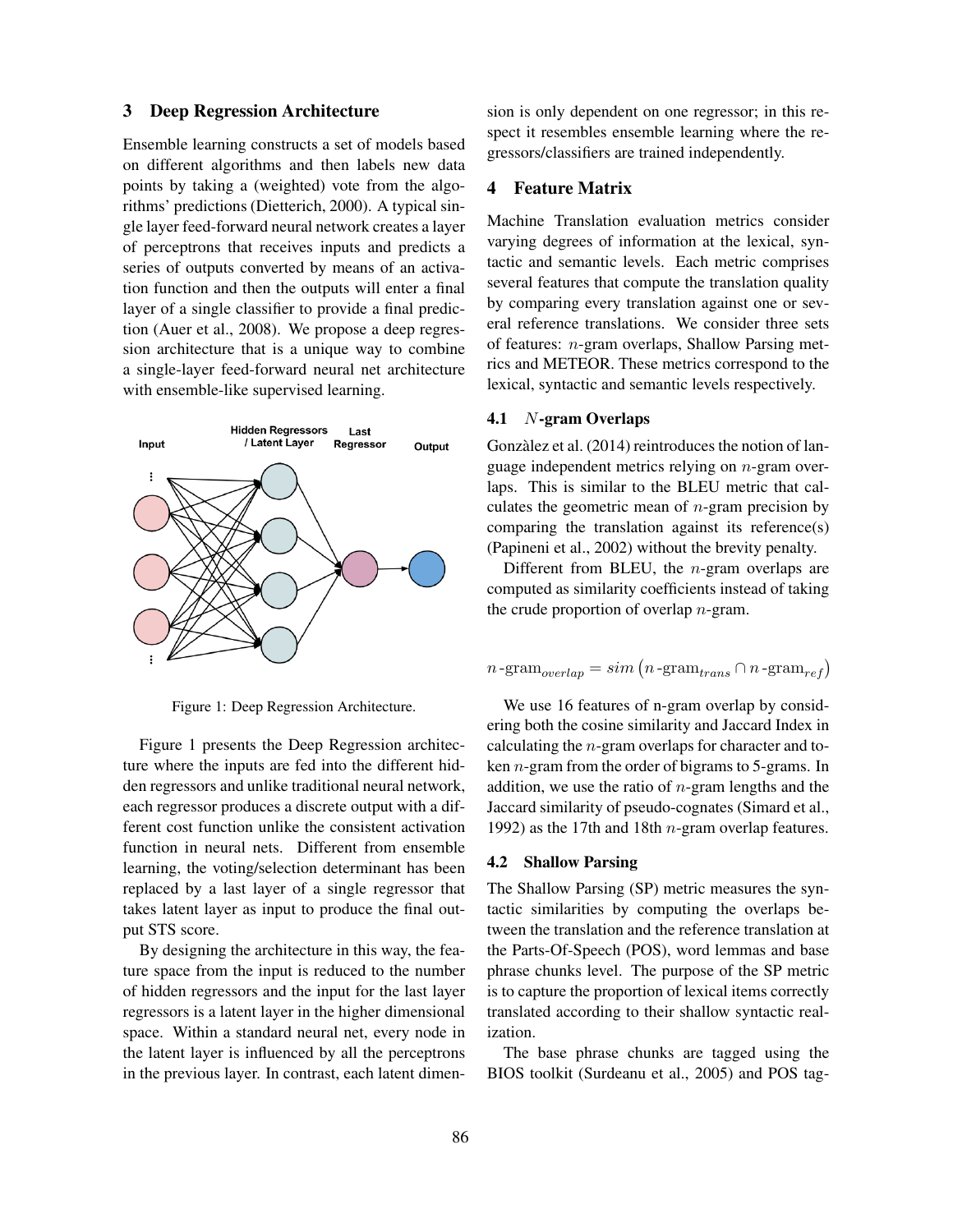ging and lemmatization are achieved using SVM-Tool (Giménez and Màrquez, 2004). For instance, given a pair of sentences in the format (word/POS/lemma/chunk):

- *NP*(*a*/DT/*a*/B-NP *dog*/NN/*dog*/I-NP) *sprints*/VBZ/*sprint*/B-VP *across*/IN/*across*/O *NP*(*the*/DET/*the*/B-NP *water*/NN/*water*/I-NP)
- *NP*(*a*/DT/*a*/B-NP *dog*/NN/*dog*/I-NP) *jumps*/VBZ/*jump*/B-VP *through*/IN/*through*/O *water*/NN/*water*/B-NP

We consider the overlap proportions for the POS features, lemma, IOB features, shallow chunks. The Inside, Outside, Begin (IOB) features refer to the shallow parsing tags at the lexical level, e.g. B-NP represents the beginning of a noun phrase (Sang et al., 2000). The IOB features are measured lexically by considering each IOB tag while the shallow chunk features only consider the number of bracketed chunks.

For instance, the POS tag DT occurs twice in first sentence one and once in second sentence, thus we extract the feature  $SP - POS(DT) = 1/2 = 0.5$ .

- SP-POS(DT,NN,VBZ,IN) =  $[0.5,1,1,1]$
- $\bullet$  SP-LEMMA (*a,dog,jump,through,water*) =  $[1,1,0,0,1]$
- $SP-IOB(B-NP,I-NP,B-VP,O) = [1,1,-0.5,1,1]$
- SP-CHUNK  $(NP) = [0.5]$

For SP-POS, SP-LEMMA and SP-IOB, we use the NIST-like measure where we not only consider the individual POS, LEMMA or IOB tags but an accumulated score over a sequence of 1-5  $n$ grams, e.g. SP-POS(DT+NN,DT+NN+VBZ, ...) or  $SP-LEMMA$   $(a+dog, a+dog+jump, ...)$ .

# 5 METEOR

METEOR aligns the translation to a reference translation first then it uses unigram mapping to match words at their surface forms, word stems, synonym matches and paraphrase matches (Banerjee and Lavie, 2005; Denkowski and Lavie, 2010).

Different from the  $n$ -gram and shallow parsing features, METEOR makes a distinction between content words and function words and the precision and recall is measured by weighing them differently. It also accounts for word order differences by penalizing chunks from the translation that do not appear in the translation.

We use the METEOR 1.5 system with tuned weights and penalty using the WMT12 data. For the STS experiment, we use all four variants of METEOR: exact matches, stem matches, synonym matches and paraphrase matches.

### 6 Experiments and Results

### 6.1 Training Data

We conflated all training and test data of various text types from previous SemEval STS shared tasks into a single training set with 10597 paragraph/sentence/caption pairs. The MT metrics for each text pair were computed with the Asiya toolkit (Giménez and Màrquez, 2010). Tokenization and preprocessing operations, such as lemmatization, POS tagging, parsing and n-gram extraction, are performed by the Asiya toolkit.

# 6.2 Models

We submitted three models to the SemEval-2015 STS English Task:

- ModelX: Deep Regression framework with the full feature set from  $n$ -gram overlaps, Shallow Parsing and METEOR.
- ModelY: Bayesian Ridge Regressor with the full feature set
- ModelZ: Deep Regression framework with only METEOR features

For the hidden regressors layer of the deep regression models, we have used the multivariate linear, logistic, Bayesian ridge, elastic net, random sample consensus and support vector (radial basis function kernel) regressors.<sup>2</sup> The final layer regressor is a Bayesian ridge regressor. These supervised regressors are implemented in scikit-learn (Pedregosa et al., 2011).

<sup>&</sup>lt;sup>2</sup>No comprehensive parameter tuning was attempted on the models and the default parameters for each regressor can be found on our code repository, https://github.com/alvations/USAAR-SemEval-2015.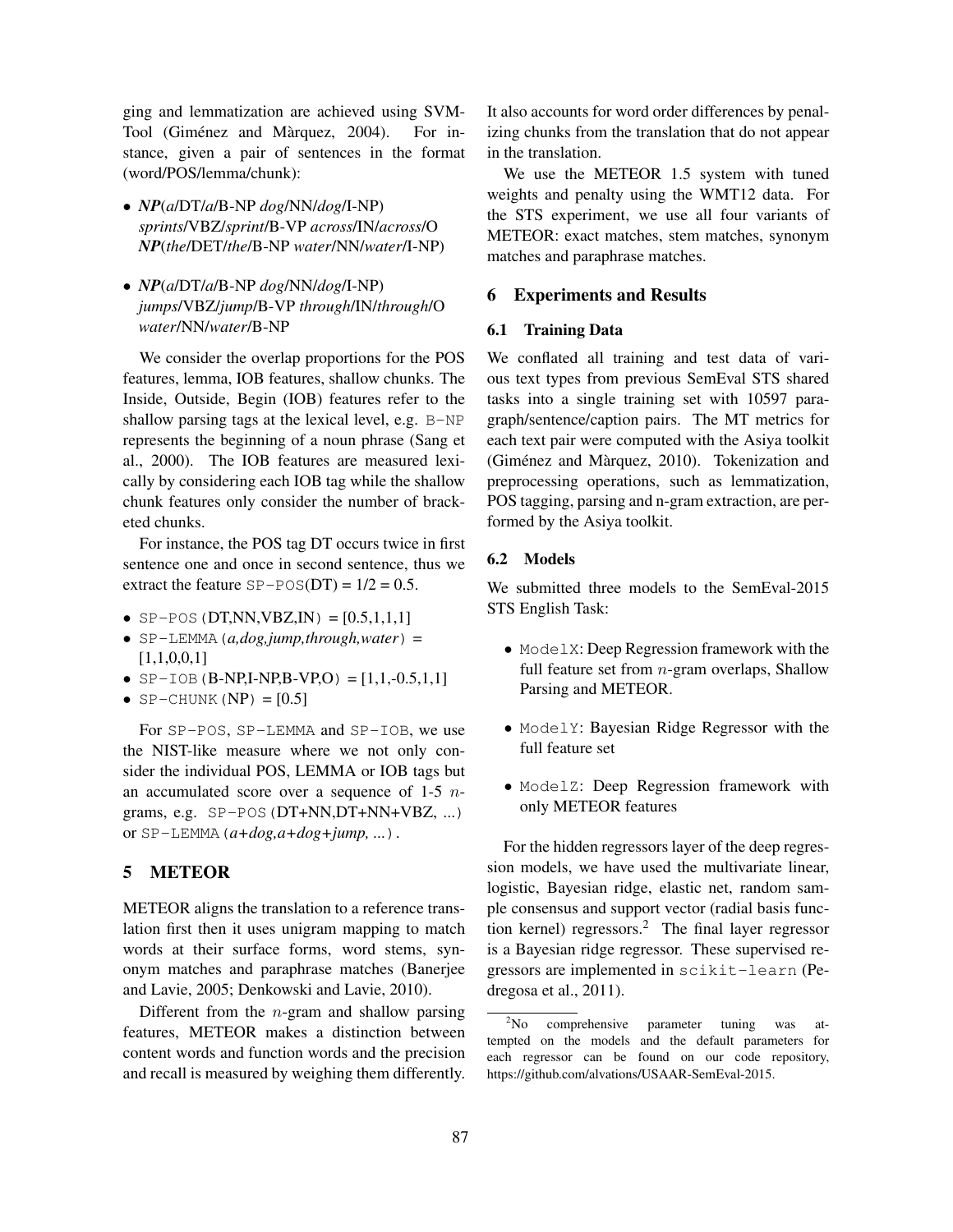|        | Ans-Forums Ans-Student Belief Headlines Images Mean |        |               |                            |                      | Rank |
|--------|-----------------------------------------------------|--------|---------------|----------------------------|----------------------|------|
|        | ModelX $\vert$ 0.3706                               | 0.3609 | 0.4767 0.5183 | $0.5436 \mid 0.4616$ 68    |                      |      |
| ModelY | 0.6264                                              | 0.7386 | 0.705 0.7927  | $0.8162 \, \mid \, 0.7275$ |                      | 21   |
| ModelZ | 0.4237                                              | 0.6757 | 0.6994 0.5239 |                            | $0.6833 \mid 0.6111$ | - 58 |

Table 1: Spearman's Results for STS English Task @ SemEval-2015.

### 6.3 Results

Table 1 presents the official results for the English STS task where our baseline model ( $ModelY$ ) strikingly outperforms the deep regressor models (ModelX and ModelZ).

Our baseline model achieved modest results ranking 24 out of 73 submissions, however our deep regressors have failed to function on par with a simple baseline regressor. We note that the deep regressor with the full feature set (ModelX) scored lower than the deep regressor with only the METEOR features (ModelZ). This reiterates the effectiveness of semantically motivated METEOR features in determining similarity as previously indicated by Huang and Chang (2014).



Figure 2: Comparison of Results with Best and Baseline Systems

Interestingly, the conflation of datasets has no obvious detrimental effects on the performance for any specific domains. Figure 2 presents a comparison of results between ModelY, the top system from DLSU and the organizers' baseline system (TokenCos). It shows that the distribution of Spearman's correlation for our model is as wellbalanced as the best system.

# 7 Conclusion

In this paper, we have described our submissions to the STS English task for SemEval-2015. We have introduced a novel deep regression infrastructure with MT evaluation metrics to measure semantic similarity. Although our deep regressors performed poorly, our baseline system have achieved promising results amongst the participating systems and we showed that conflating datasets of different genres has negligible effects on a semantic similarity system based on MT evaluation metrics.

The results also confirm the good performance of METEOR, a traditional MT evaluation metric, for the STS task.

### Acknowledgements

The research leading to these results has received funding from the People Programme (Marie Curie Actions) of the European Union's Seventh Framework Programme FP7/2007-2013/ under REA grant agreement n $\degree$  317471.

### References

- Eneko Agirre, Daniel Cer, Mona Diab, and Aitor Gonzalez-Agirre. 2012. SemEval-2012 Task 6: A Pilot on Semantic Textual Similarity. In *First Joint Conference on Lexical and Computational Semantics (\*SEM): Proceedings of the Main Conference and the* Shared Task, pages 385-393, Montréal, Canada.
- Eneko Agirre, Daniel Cer, Mona Diab, Aitor Gonzalez-Agirre, and Weiwei Guo. 2013. SEM 2013 shared task: Semantic Textual Similarity. In *Second Joint Conference on Lexical and Computational Semantics (\*SEM), Volume 1: Proceedings of the Main Conference and the Shared Task*, pages 32–43, Atlanta, Georgia.
- Eneko Agirre, Carmen Banea, Claire Cardic, Daniel Cer, Mona Diab, Aitor Gonzalez-Agirre, Weiwei Guo, Rada Mihalcea, German Rigau, and Janyce Wiebe. 2014. SemEval-2014 Task 10: Multilingual Semantic Textual Similarity. In *Proceedings of the 8th Inter-*